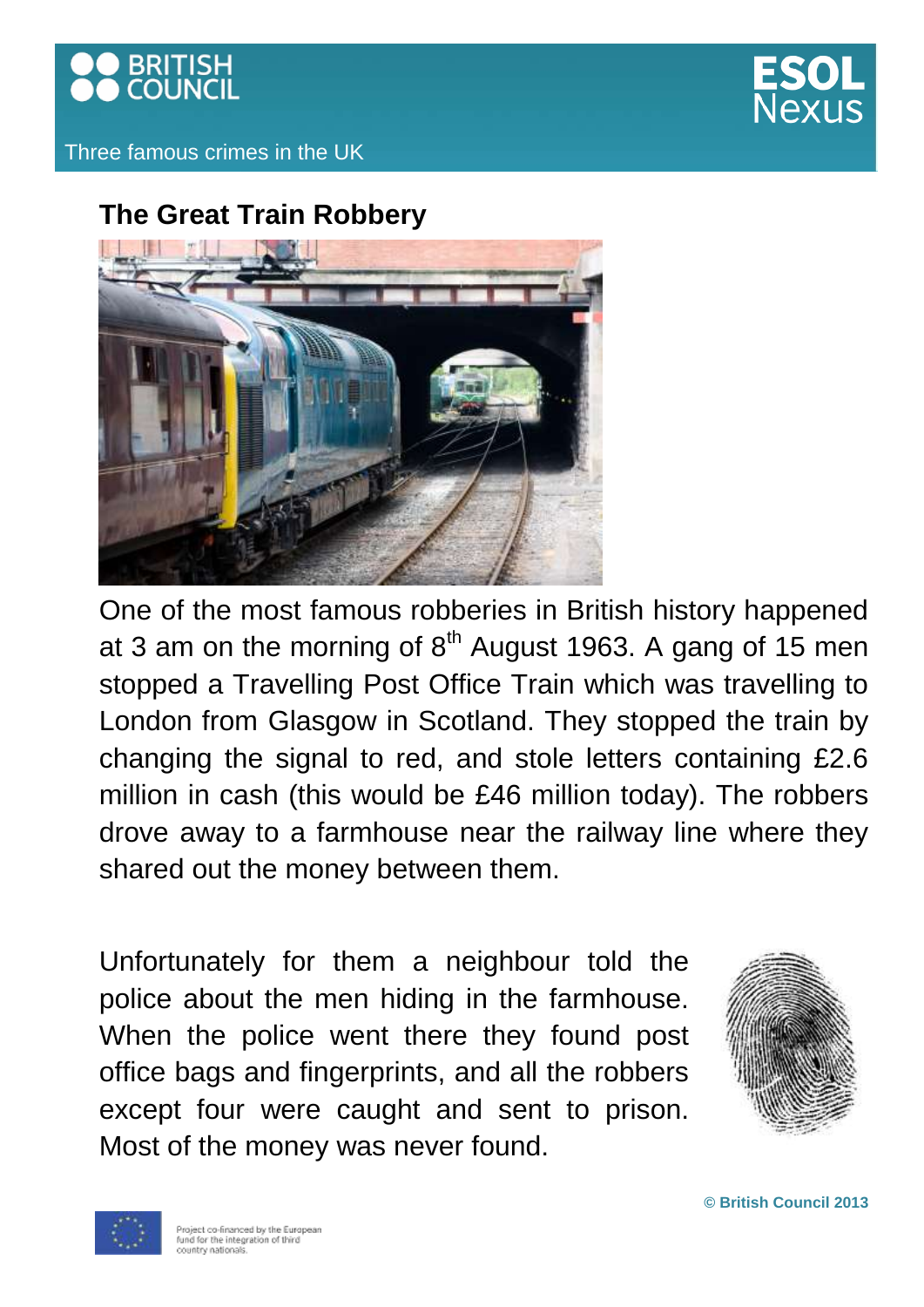

### Three famous crimes in the UK

The most famous of the robbers was called Ronnie Biggs. He was sent to prison for 30 years but in June 1965, after only 15 months in prison, he escaped in a furniture van and ran away to Brazil. He lived there until May 2001, when he decided to return to the UK and he was sent back to prison.

### **An unusual burglary**



In the early morning of  $9<sup>th</sup>$  July 1982, the Queen was asleep in her bedroom at Buckingham Palace in London. Suddenly she woke up when she heard the curtains move. There, at the foot of her bed was Michael Fagan, a 31 year old unemployed decorator.

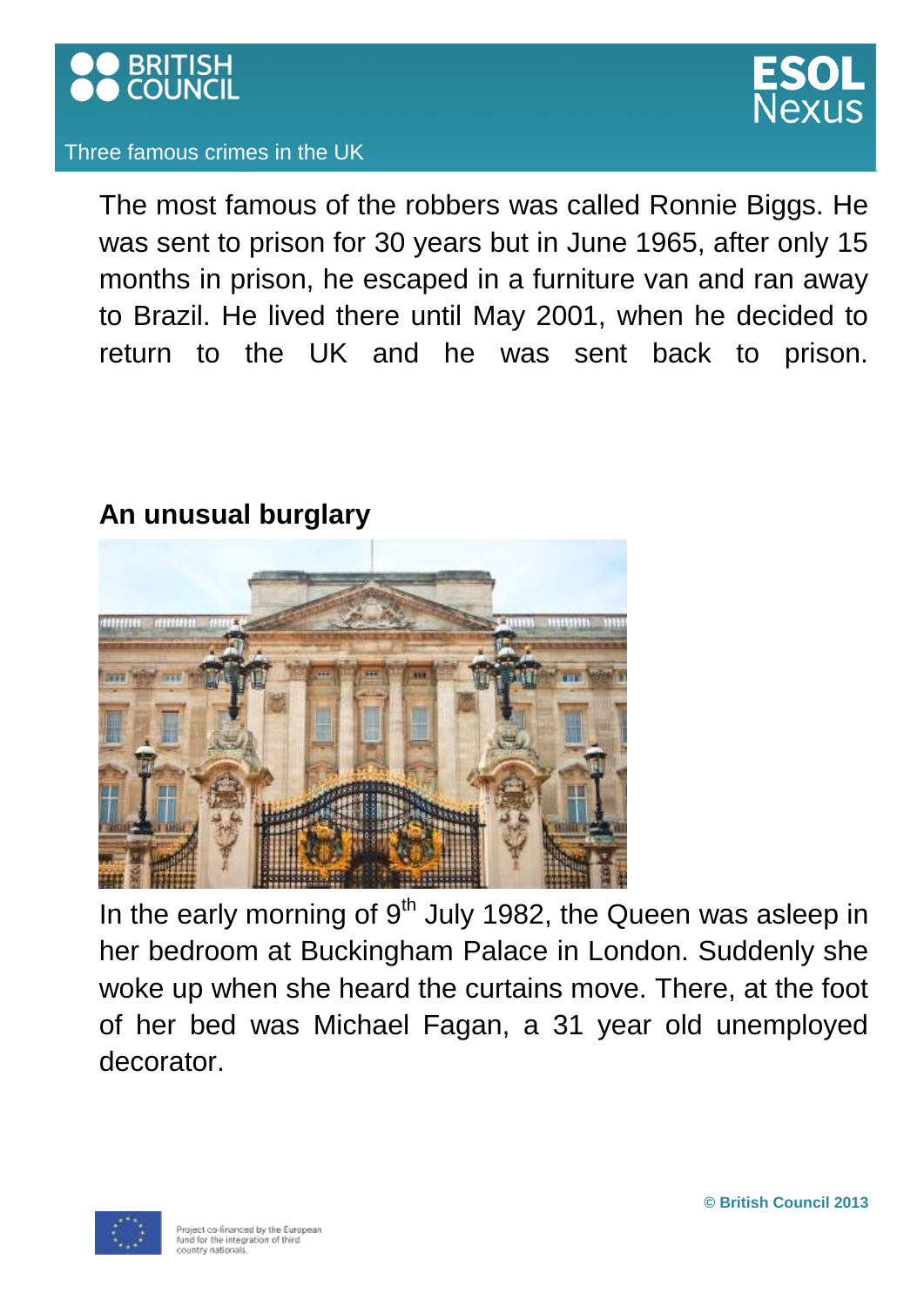

#### Three famous crimes in the UK

Fagan had climbed up the walls of the palace and then climbed up a drainpipe to the Queen's private rooms. According to the newspapers, he stole a bottle of wine and then spent 10 minutes sitting on her bed chatting to her. When he asked for a cigarette she called one of her staff who held Fagan until the police arrived. The court decided



that he was mentally ill, so he was sent to a mental hospital and not to prison.

After this incident there was a lot of discussion about security in the Royal Palaces. Now the security system has been improved so the Queen has had no more strange night time visitors!